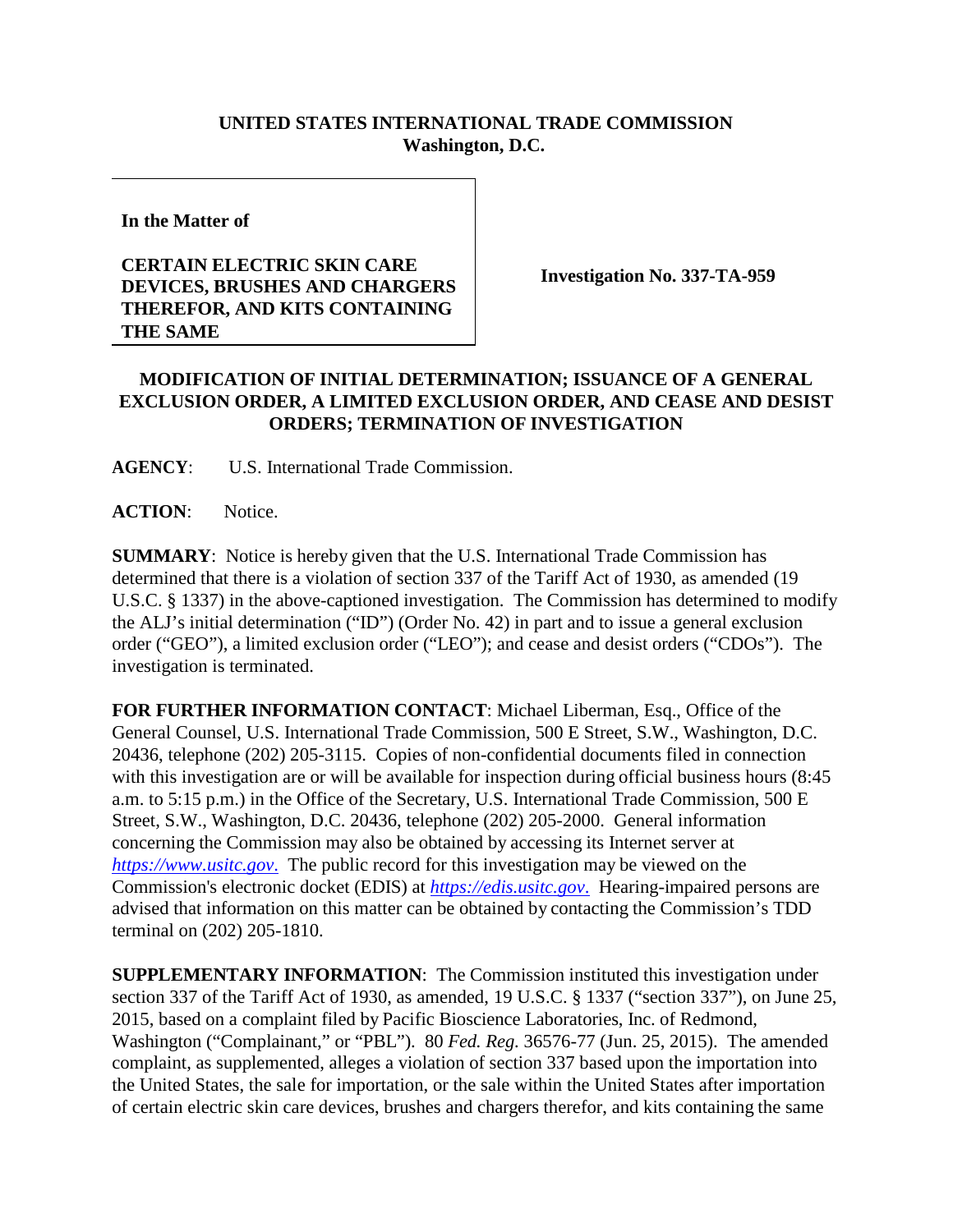by reason of infringement of certain claims of U.S. Patent Nos. 7,320,691 ("the '691 patent") and 7,386,906 ("the '906 patent"), and U.S. Design Patent No. D523,809 ("the D'809 patent"). The complaint further alleges violations of section 337 by reason of trade dress infringement, the threat or effect of which is to destroy or substantially injure an industry in the United States. *Id*. The complaint named numerous respondents. The Commission's Office of Unfair Import Investigations was named as a party.

During the course of the investigation, eight of the respondents were terminated by consent order: Nutra-Luxe M.D., LLC of Fort Myers, Florida (Order No. 10) (consent order issued Jan. 5, 2016); SkincarebyAlana of Dana Point, California (Order No. 11) (consent order issued Oct. 6, 2015); Unicos USA, Inc. of LaHabra, California (Order No. 15) (consent order issued Oct. 20, 2015); H2PRO Beautylife, Inc. of Placentia, California (Order No. 19) (consent order issued Oct. 22, 2015); Jewlzie of New York, New York (Order No. 20) (consent order issued Oct. 22, 2015); Home Skinovations Inc. of Richmond Hill, Ontario, Canada, and Home Skinovations Ltd. of Yokneam, Israel (Order No. 30) (consent order issued Dec. 23, 2015); and Accord Media, LLC of New York, New York (Order No. 31) (consent order issued Dec. 23, 2015). Respondent RN Ventures Ltd. of London, United Kingdom, was terminated based on a settlement agreement (Order No. 36) (*not reviewed* Feb. 4, 2016). Respondents Michael Todd LP and MTTO LLC, both of Port St. Lucie, Florida, were also terminated based on a settlement agreement (Order No. 37) (*not reviewed* Mar. 3, 2016).

The remaining ten respondents were found in default: Coreana Cosmetics Co., Ltd. of Chungcheongnam-do, Republic of Korea; Flageoli Classic Limited of Las Vegas, Nevada ("Flageoli"); Serious Skin Care, Inc. of Carson City, Nevada ("Serious Skin Care"); Shanghai Anzikang Electric Co., Ltd. of Shanghai, China ("Anzikang"); and Wenzhou Ai Er Electrical Technology Co., Ltd. of ZheJiang, China (Order No. 13) (*not reviewed*, as modified by Order No. 15, Oct. 20, 2015); ANEX Corporation of Seoul, Republic of Korea; Korean Beauty Co., Ltd. of Seoul, Republic of Korea; and Our Family Jewels, Inc. of Parker, Colorado ("Our Family Jewels") (Order No. 18) (*not reviewed* Oct. 22, 2015); Beauty Tech, Inc. of Coral Gables, Florida ("Beauty Tech") (Order No. 24) (*not reviewed* Nov. 13, 2015); and Xnovi Electronic Co., Ltd. of Shenzhen, China (Order No. 32) (*not reviewed* Dec. 23, 2015) (collectively, "the Defaulting Respondents").

On February 18, 2016, complainant PBL filed a motion for summary determination of violation of Section 337 by the Defaulting Respondents. The Commission investigative attorney ("IA") filed a response in support of the motion. No other responses were filed.

On April 11, 2016, the ALJ issued an ID (Order No. 42) granting complainant's motion for summary determination of violation and making recommendations regarding remedy and bonding. The IA filed a timely petition for review-in-part of the ID. No other party petitioned for review of the ID. Complainant PBL filed a response in support of the IA's petition. No other responses were filed.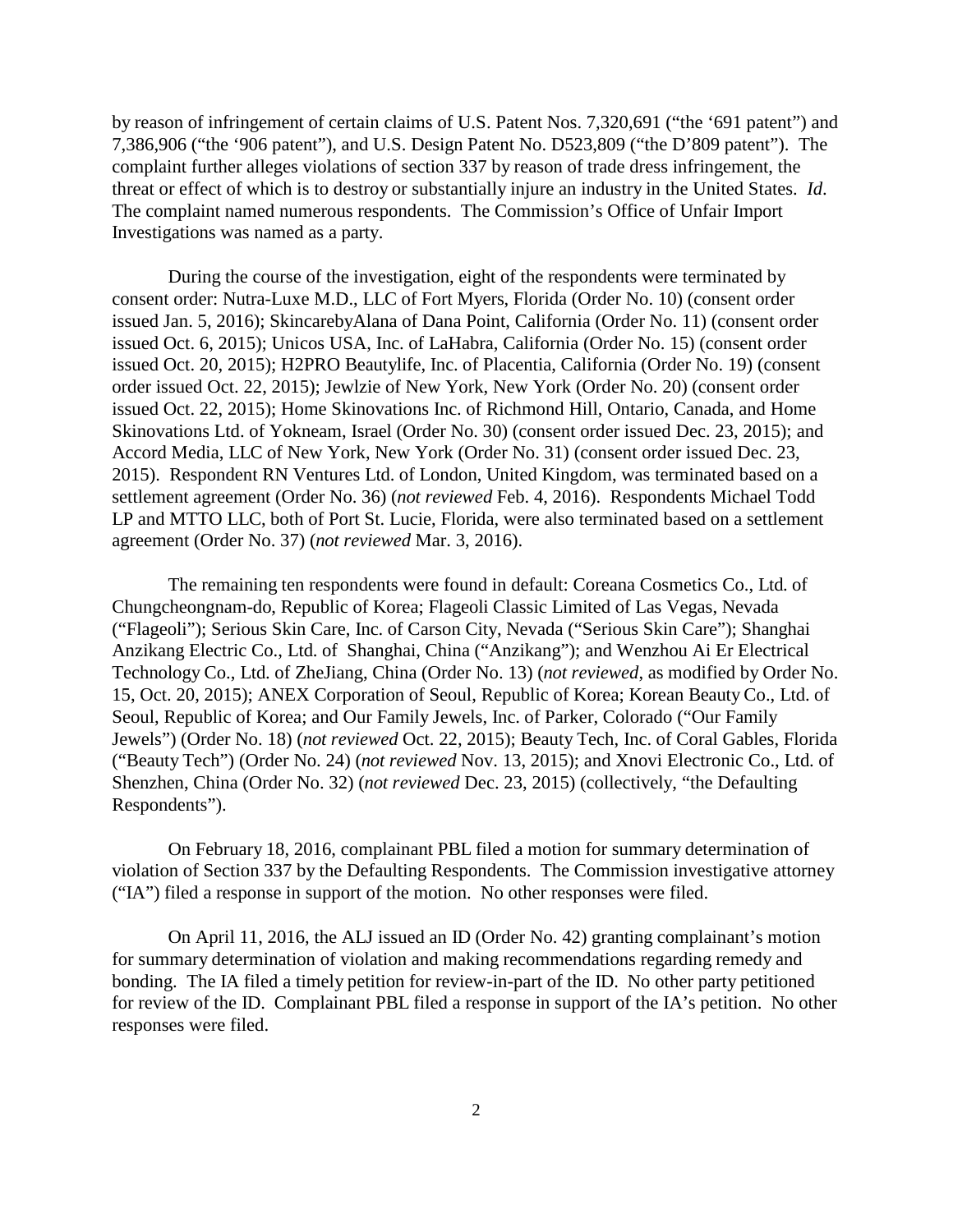On May 26, 2016, the Commission determined to review the ID in part, and issued a "Notice Of A Commission Determination To Review In Part An Initial Determination Granting Complainant's Motion For Summary Determination Of Violation Of Section 337; Request For Written Submissions On Remedy, The Public Interest, And Bonding" ("the Commission Notice"), in which the Commission specified the issues under review. *See* 81 *Fed. Reg.* 35377-79 (Jun. 2, 2016). In particular, the Commission determined "to review the ID's findings on the economic prong of the domestic industry requirement as to the patent-based allegations, all issues related to violation of the asserted trade dress, and to correct certain minor typographical errors." Commission Notice at 2. The Commission did not request any submissions on the issues under review.

The Commission requested written submissions on remedy, public interest, and bonding. *Id.* at 3. PBL and the IA timely filed their submissions pursuant to the Commission Notice. Settled respondents Michael Todd LP and MTTO LLC also filed a Written Submission on the Issue of Remedy and a Reply to PBL's Written Submission. No other submissions were received in response to the Commission Notice.

Having examined the record in this investigation, the Commission has determined as follows:

(I) With respect to the ID's findings on the economic prong of the domestic industry requirement as to the patent-based allegations:

ID. (A) To vacate the subsection labeled "Significant Investment." on pages 21-22 of the

(B) To take no position on, and therefore vacate, the ID's analysis and findings pertaining to the ID's determination that the "non-manufacturing expenditures would need to be backed out of the calculation of qualifying investments under subsections (A) as well as (B)." ID/RD at 25.

(C) To affirm the ID's finding that PBL satisfied the economic prong requirement under subsections  $337(a)(3)(A)$  and (B).

(D) To take no position on, and therefore vacate, the ID's analysis and findings regarding whether PBL satisfied the economic prong requirement under subsection (C) of section 337(a)(3). *See Beloit Corporation v. Valmet Oy*, 742 F.2d 1421, 1423 (Fed. Cir.1984) ("*Beloit*").

(II)With respect to all of the ID's findings pertaining to the alleged violation of PBL's asserted trade dress, the Commission takes no position. *See Beloit,* 742 F.2d at 1423. The Commission finds that the respondents accused of infringing the trade dress are in default under section  $337(g)(1)$ .